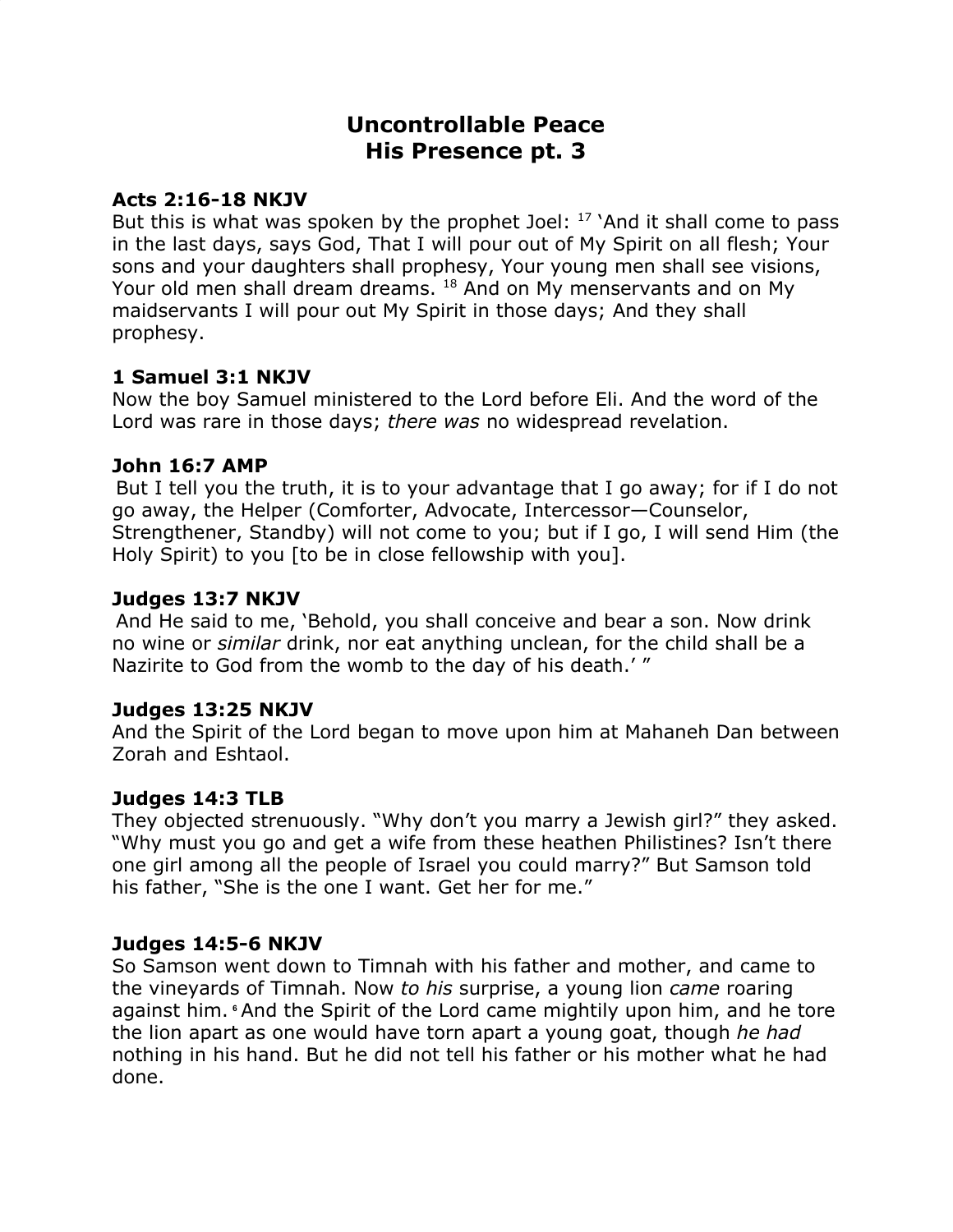### **Judges 16:1-3 NKJV**

Now Samson went to Gaza and saw a harlot there, and went in to her. **<sup>2</sup>** *When* the Gazites *were told,* "Samson has come here!" they surrounded *the place* and lay in wait for him all night at the gate of the city. They were quiet all night, saying, "In the morning, when it is daylight, we will kill him." **<sup>3</sup>** And Samson lay *low* till midnight; then he arose at midnight, took hold of the doors of the gate of the city and the two gateposts, pulled them up, bar and all, put *them* on his shoulders, and carried them to the top of the hill that faces Hebron.

### **John 16:7 AMP**

But I tell you the truth, it is to your advantage that I go away; for if I do not go away, the Helper (Comforter, Advocate, Intercessor—Counselor, Strengthener, Standby) will not come to you; but if I go, I will send Him (the Holy Spirit) to you [to be in close fellowship with you].

### **2 Timothy 2:26 NKJV**

and *that* they may come to their senses *and escape* the snare of the devil, having been taken captive by him to *do* his will.

### **Genesis 2:15 AMP**

So the Lord God took the man [He had made] and settled him in the Garden of Eden to cultivate and keep it.

### **1 John 5:19 NKJV**

We know that we are of God, and the whole world lies *under the sway of* the wicked one.

# **2 Samuel 5:12 NIV**

Then David knew that the Lord had established him as king over Israel and had exalted his kingdom for the sake of his people Israel.

# **1 Corinthians 12:5 NKJV**

There are differences of ministries, but the same Lord.

# **Isaiah 6:1-8 NKJV**

In the year that King Uzziah died, I saw the Lord sitting on a throne, high and lifted up, and the train of His *robe* filled the temple. **<sup>2</sup>** Above it stood seraphim; each one had six wings: with two he covered his face, with two he covered his feet, and with two he flew. **<sup>3</sup>** And one cried to another and said: "Holy, holy, holy *is* the Lord of hosts; The whole earth *is* full of His glory!" **<sup>4</sup>** And the posts of the door were shaken by the voice of him who cried out, and the house was filled with smoke. **<sup>5</sup>** So I said: "Woe *is* me, for I am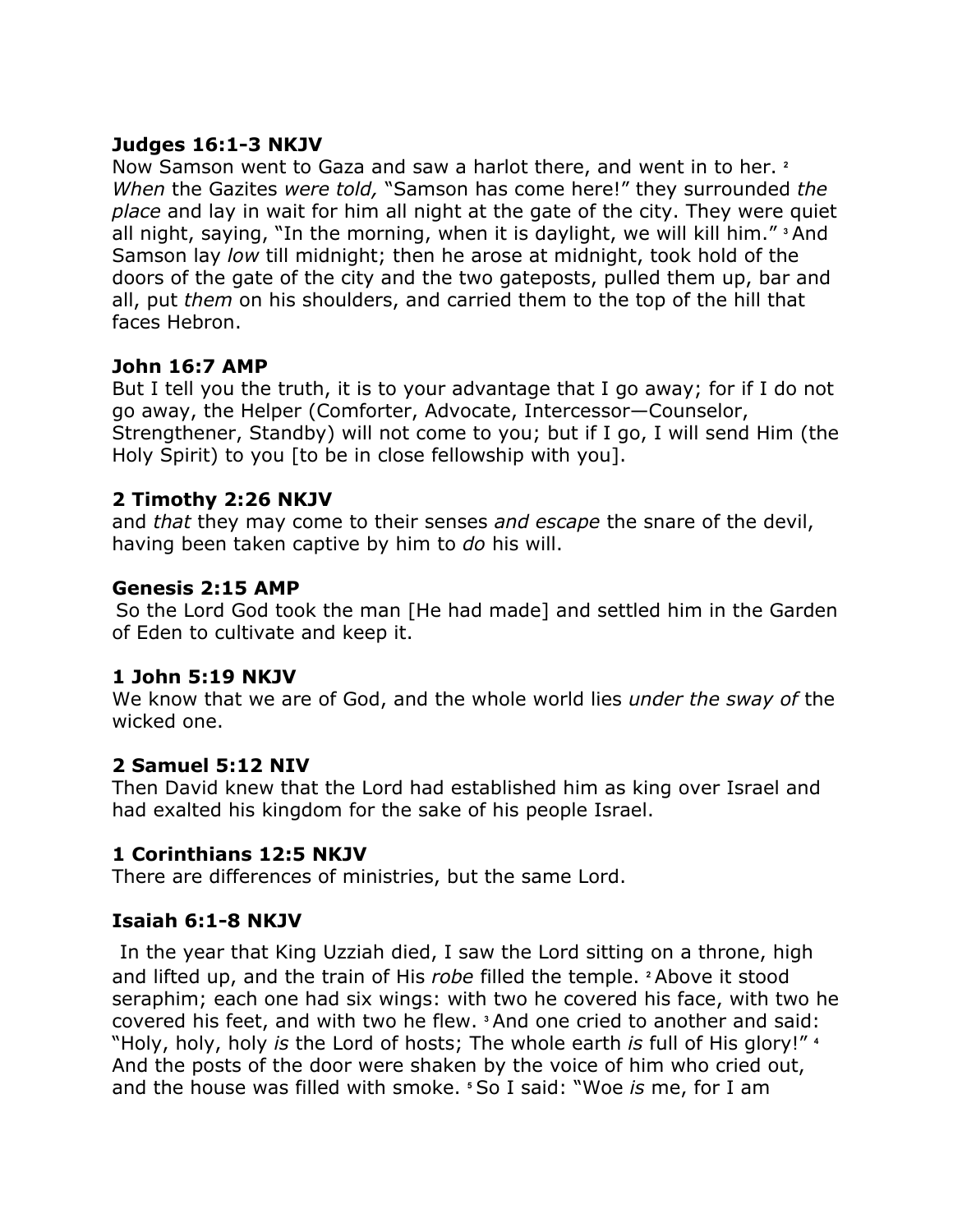undone! Because I *am* a man of unclean lips, And I dwell in the midst of a people of unclean lips; For my eyes have seen the King, The Lord of hosts." **<sup>6</sup>** Then one of the seraphim flew to me, having in his hand a live coal *which* he had taken with the tongs from the altar. **<sup>7</sup>** And he touched my mouth *with it,* and said: "Behold, this has touched your lips; Your iniquity is taken away, And your sin purged." **<sup>8</sup>** Also I heard the voice of the Lord, saying: "Whom shall I send, And who will go for Us?" Then I said, "Here *am* I! Send me."

### **John 20:21 NKJV**

So Jesus said to them again, "Peace to you! As the Father has sent Me, I also send you."

# **2 Samuel 2:1-2a NKJV**

It happened after this that David inquired of the Lord, saying, "Shall I go up to any of the cities of Judah?" And the Lord said to him, "Go up." David said, "Where shall I go up?" And He said, "To Hebron." **<sup>2</sup>** So David went up there...

# **Acts 7:23 NKJV**

"Now when he was forty years old, it came into his heart to visit his brethren, the children of Israel.

### **Philippians 2:13 TNT**

For God himself is at work in you, inspiring you to want those things which please him, and to work for them.

# **Colossians 3:15 AMPC**

And let the peace (soul harmony which comes) from Christ rule (act as umpire continually) in your hearts [deciding and settling with finality all questions that arise in your minds, in that peaceful state] to which as [members of Christ's] one body you were also called [to live]. And be thankful (appreciative), [giving praise to God always].

### **Romans 15:18-19 NKJV**

For I will not dare to speak of any of those things which Christ has not accomplished through me, in word and deed, to make the Gentiles obedient— **<sup>19</sup>** in mighty signs and wonders, by the power of the Spirit of God, so that from Jerusalem and round about to Illyricum I have fully preached the gospel of Christ.

# **Philippians 3:10 NKJV**

that I may know Him and the power of His resurrection, and the fellowship of His sufferings, being conformed to His death,